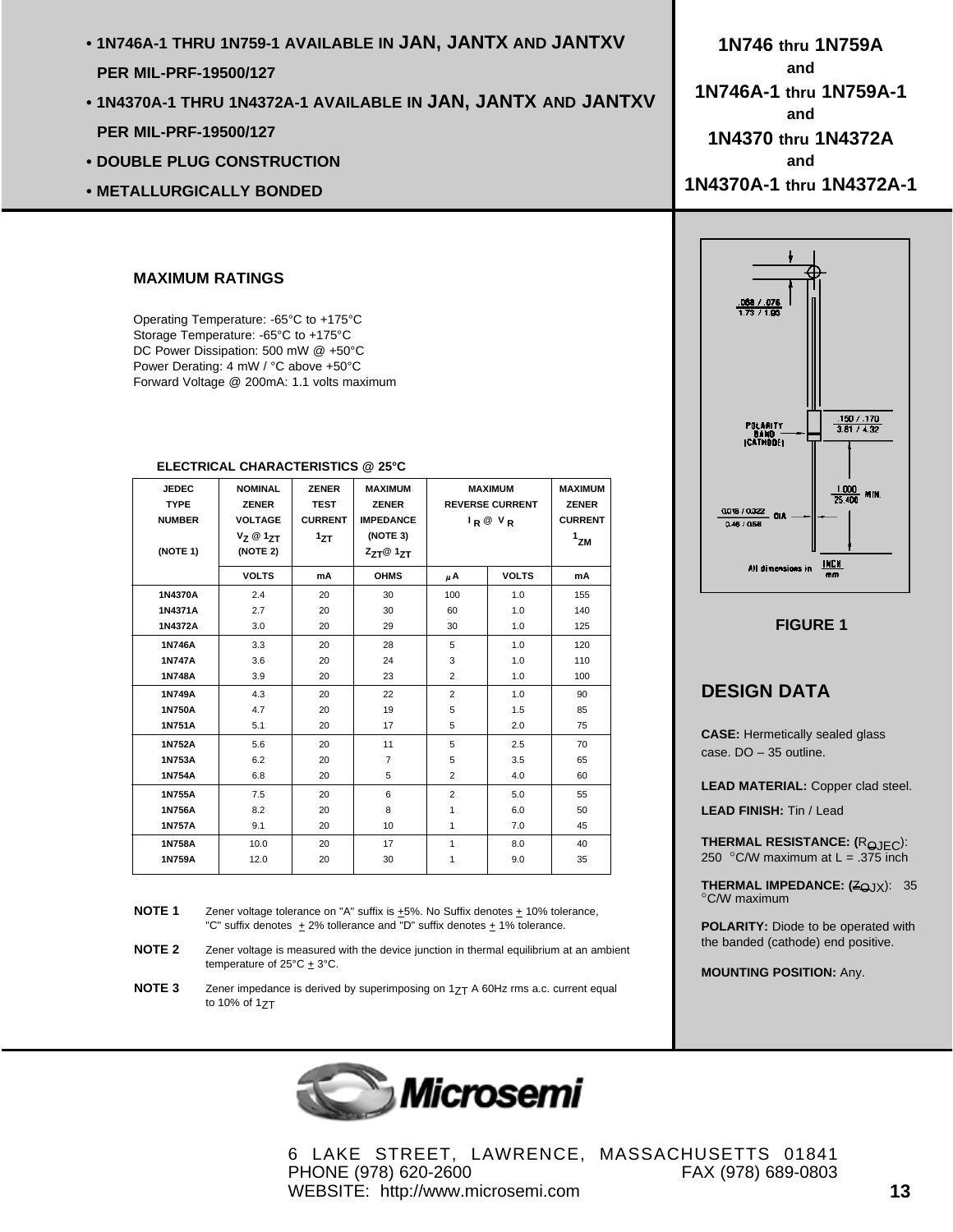

ZENER IMPEDANCE ZZT (OHMS) **ZENER IMPEDANCE ZZT (OHMS)**